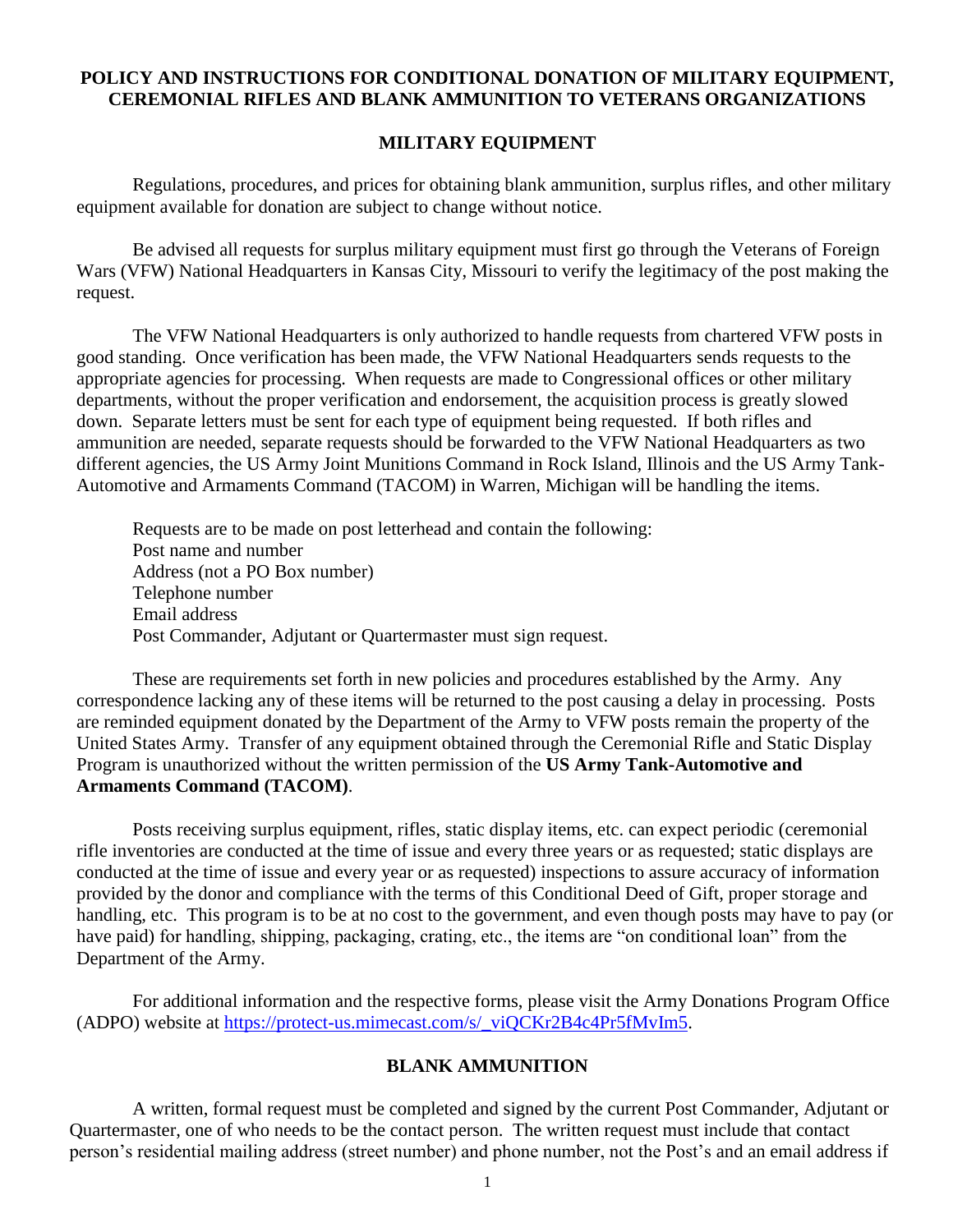available. Address the request to the Adjutant General, VFW National Headquarters, 406 W. 34th St., Kansas City, MO 64111. The approved request is forwarded by the National Headquarters to the Commander, US Army Joint Munitions Command in Rock Island, Illinois for processing.

The .30 caliber blank ammunition (1,240 rounds) is sent in a metal can in a wooden box. Quantity is limited to two (2) boxes (2,480 rounds total) and is provided free with no shipping charges. Clips are also available and are issued in increments of 25 with a maximum of 100.

Between six (6) to eight (8) weeks after Rock Island processes the request, the blank ammunition is shipped via FEDEX Ground from Lake City Army Ammunition Plant, Independence, Missouri. The recipient will be notified of the tentative ship out date by letter from the US Army Joint Munitions Command in Rock Island, Illinois. Normal FEDEX Ground delivery is Monday thru Friday between 9 a.m. and 5 p.m. Prefer the blank ammunition be shipped to a residence and not to the post. A signature is required upon delivery. If absolutely necessary to be delivered to the post, an Officer's signature is required. Delivery to the post will be addressed on a case-by-case basis with the US Army Joint Munitions Command.

Blank ammunition is authorized for use ONLY in conditionally issued US Army owned ceremonial rifles. Blank ammunition is not authorized to posts who receive rifles through any other source. The use of blank ammunition obtained from sources other than the US Army Joint Munitions Command is prohibited as it may result in damage to the rifles. More importantly, it could cause harm or serious injury to the user.

NOTE: The US Army Joint Munitions Command will contact the ADP office to confirm that the respective post has qualified for US Army owned ceremonial rifles and that the post is up to date on all the mandatory reporting requirements.

#### **RIFLES**

Under the provisions of Public Law 1028, Title 10 United States Code (USC) 7683, the Secretary of the Army, under regulations prescribed, may conditionally lend or donate excess M-1 rifles (not more than 15), slings, and cartridge belts to any eligible organization for use by that organization for funeral ceremonies of a member or former member of the U.S. Armed Forces, and for other ceremonial purposes. The Veterans of Foreign Wars (VFW) is only authorized to handle requests from chartered VFW posts in good standing. The Army Donations Program Office (ADPO) in Warren, Michigan is responsible for issue and management of rifles for ceremonial use. Title 10 USC 7683 allows conditions to be imposed on the use of the rifles as may be necessary to ensure security, safety, and accountability. The Secretary of the Army may impose such other conditions as considered appropriate.

A VFW post with more than 15 ceremonial rifles is required to return to the US Army the balance of the rifles in order to be in compliance with federal law. If this situation exists, the VFW post will request disposition instructions from the ADPO. No further ceremonial rifles or ammunition will be issued until the VFW post is compliant.

A VFW post wishing to obtain rifles for ceremonial use should forward its request through the VFW National Headquarters. Address the request to the Adjutant General, VFW National HQ, 406 W. 34<sup>th</sup> St., Kansas City, MO 64111. The request should be on post letterhead with a street address (not a PO Box number), contact person with telephone number, email address and the number of active organization members. It should be signed by the Post Commander, Adjutant or Quartermaster. State the number of rifles desired up to a maximum of 15. The request is endorsed by National Headquarters stating that the post is chartered and in good standing and eligible to participate in the ceremonial rifle program, then forwarded to US Army TACOM, 6501 East 11 Mile Road, ATTN: AMTA-LCL-IFD, MS:419D, Detroit Arsenal, MI 48397-5000 for processing. An email address is: [usarmy.detroit.tacom.mbx.ilsc-donations@mail.mil.](mailto:usarmy.detroit.tacom.mbx.ilsc-donations@mail.mil) The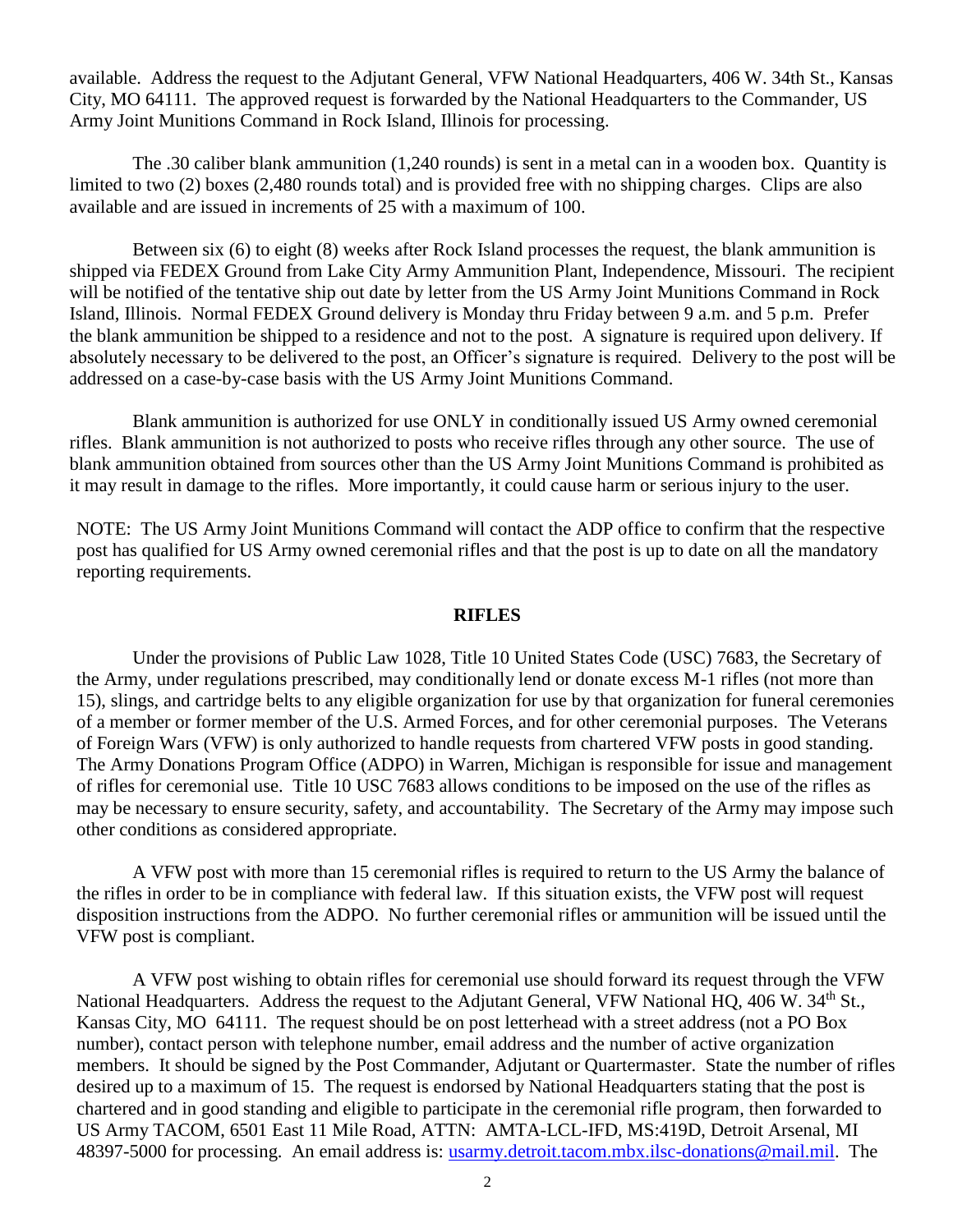ADPO may be reached by calling (586) 282-9861. You are required to leave one voice mail message. Due to the high volume of inquiries, allow 30 days for a response. Email requests cannot be processed, as the signed original must be forwarded.

Once the ADPO receives the endorsed request, forwarded by the VFW National Headquarters, processing will begin and an eligibility package will be sent to the post. This package will include the checklist and forms required for completion by the Post Commander, Adjutant or Quartermaster. Return the original forms to the ADPO. Presently it takes approximately ninety days for rifles to be shipped after receipt of the eligibility requirements from the post.

Currently, M1 Garand rifles are available for ceremonial use on a conditional basis. These rifles are shipped from the Civilian Marksmanship Program. Normal Overnight FEDEX Ground delivery will be Monday through Friday between 9:00 am and 5:00 pm. **Ceremonial rifles remain the property of the United States Government. The rifles cannot be loaned, sold, transferred, or given to anyone else without the written approval of the ADPO.** If for any reason the post no longer requires the use of the conditionally loaned rifles, submit a written request to US Army TACOM, 6501 East 11 Mile Road, Attn: AMTA-LCL-IFD, MS:419D, Detroit Arsenal, MI 48397-5000. **NEVER** return any weapons to TACOM.

In most cases, the ADPO will request prepaid shipping labels to assist with the return of rifles. After the rifles are returned, provide a copy of the receipt to the ADPO for validation of the return. Upon request, they will send a letter to absolve the post of the responsibility/accountability for the returned rifles.

If rifles are no longer in the possession of the post, it is a requirement to state what happened to them. Either a notarized statement signed by the commander describing the circumstances surrounding their loss and the action(s) taken to recover the rifles or a police and/or fire report is required. Send this information to the ADPO for review. After review, a determination is made as to the liability for the missing/lost/stolen rifles. The post will be notified if reimbursement costs are required. An inventory is required every three years from the date of issue or upon request. Care and maintenance of the conditionally loaned rifles is the responsibility of the post.

Slings are not provided through the ADPO. The post may order them from Amherst Arms or Fulton Armory. Contact Amherst-Arms at 941-475-2020 or [www.amherst-depot.com](http://www.amherst-depot.com/) or Fulton Armory at 301-490- 9485 or [www.fulton-armory.com.](http://www.fulton-armory.com/) The Army does not endorse any specific commercial source for rifle accoutrements.

## **STORAGE AND SECURITY OF CEREMONIAL RIFLES**

Storage of the loaned ceremonial rifles is at the discretion of the post, as long as they comply with local/state/federal regulations. Organizations are to provide the storage location of the weapons by submitting a Certificate of Arms Storage form. If the location changes a new form must be resubmitted to the Army Donations Program Office (ADPO). This form must be completed and signed by the Commander, Adjutant or Quartermaster.

### **DAMAGED OR UNSERVICEABLE M1 RIFLES**

If M1 Garand rifles are no longer functioning, the post is required to have a licensed gun dealer or an armorer certify the serviceability of each weapon in question. The post must provide a report by model, manufacturer, and serial number detailing what is wrong with each rifle and how much it costs to fix it with respect to shooting blank ammunition. The Army Donations Program Office (ADPO) will determine if the cost to repair exceeds the cost to refurbish and ship replacement rifles to the post. If it does not, the post is required to pay for the repair costs.